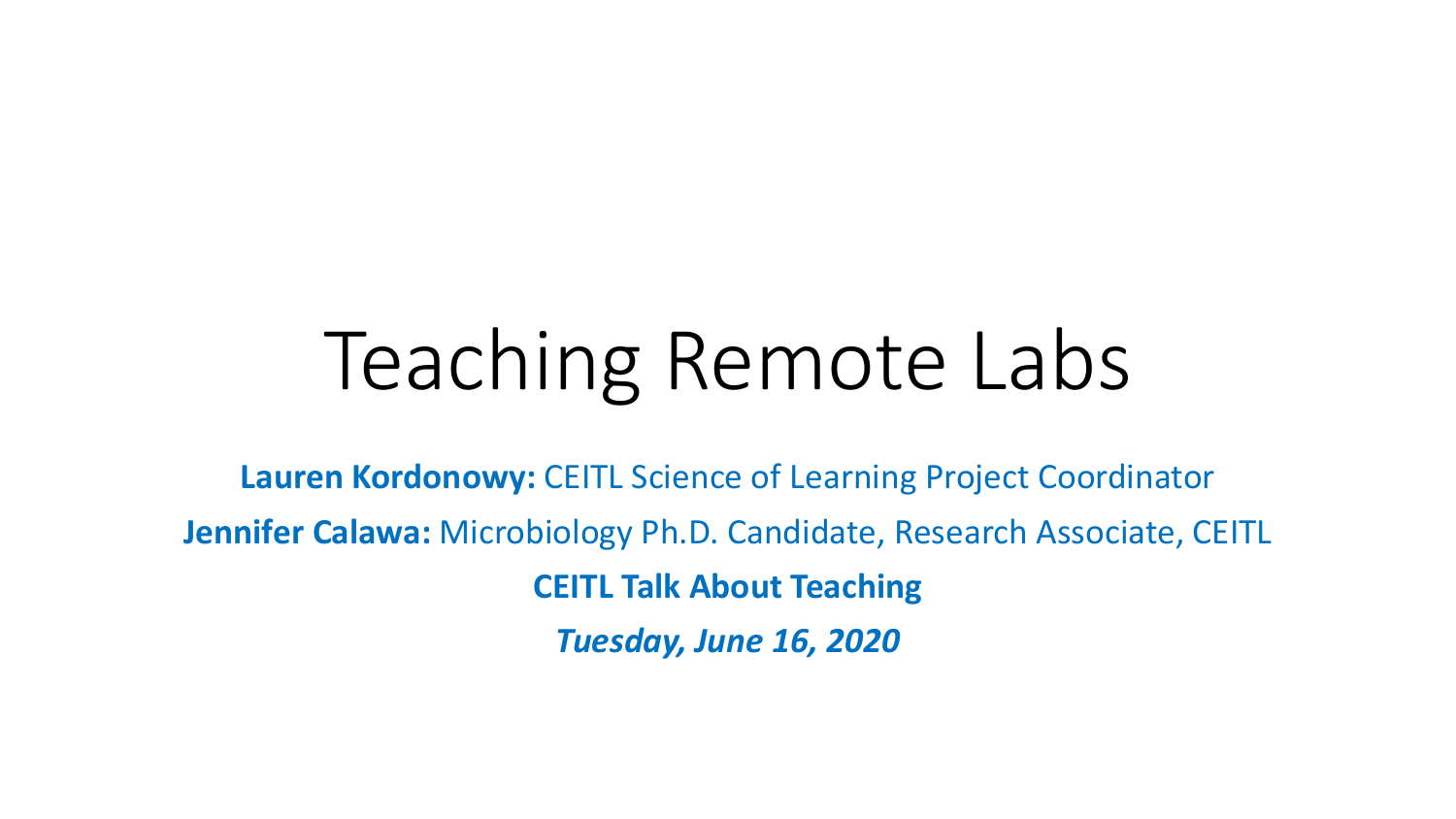### Overview for Today:

- Address challenges to teaching remote labs
- Explore available resources for remote lab teaching
- Forum to discuss converting labs to remote learning:
	- Describe how you converted your Spring 2020 lab courses
	- Share lessons learned and what you plan to keep or modify for Fall 2020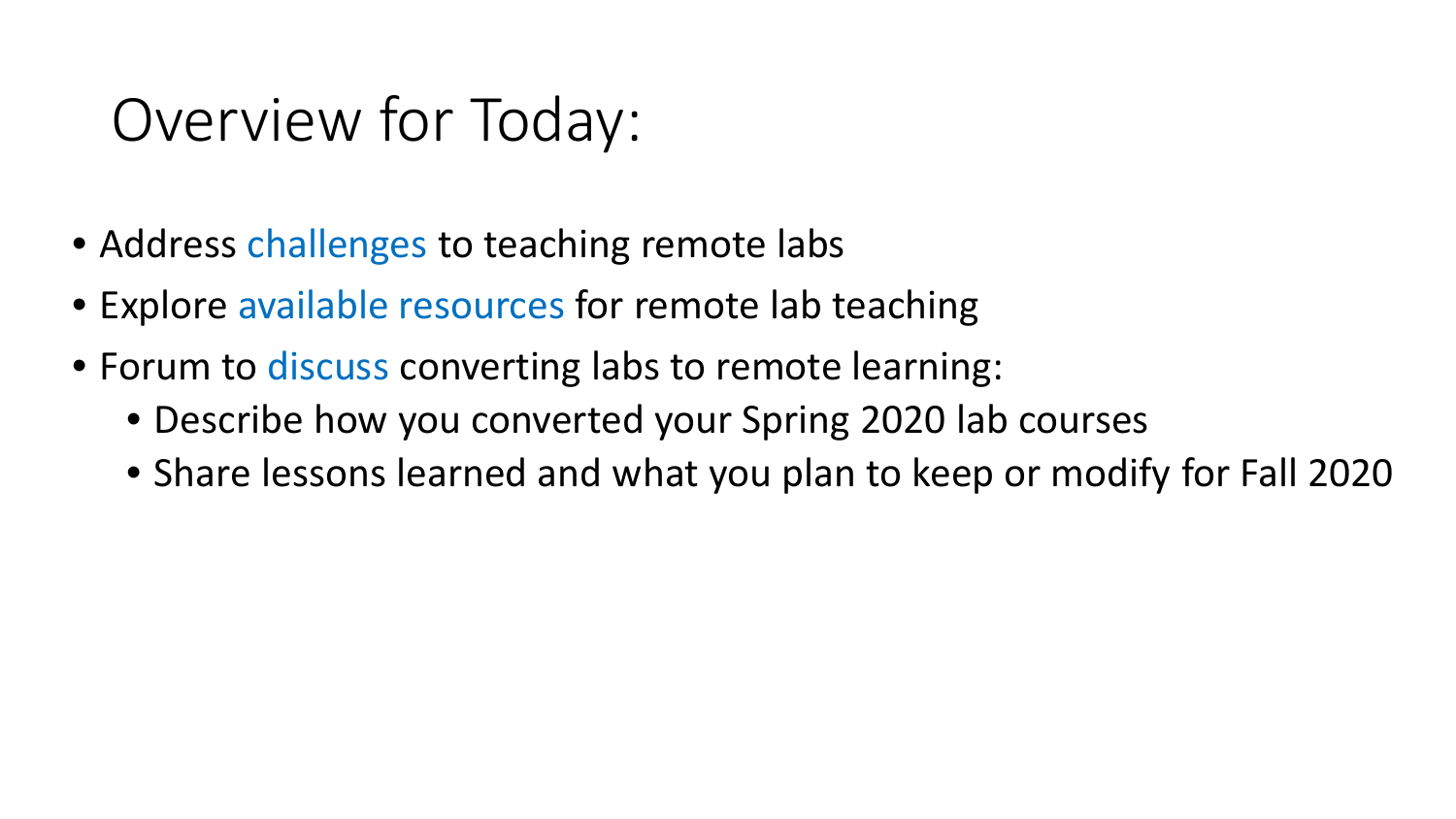## Different Versions of Remote Learning Labs

- Online Synchronous vs. Asynchronous (merits & challenges for both)
- Blended Learning (includes both face-to-face & remote learning)
- Flipped Classroom (material completed prior to synchronous face-to-face)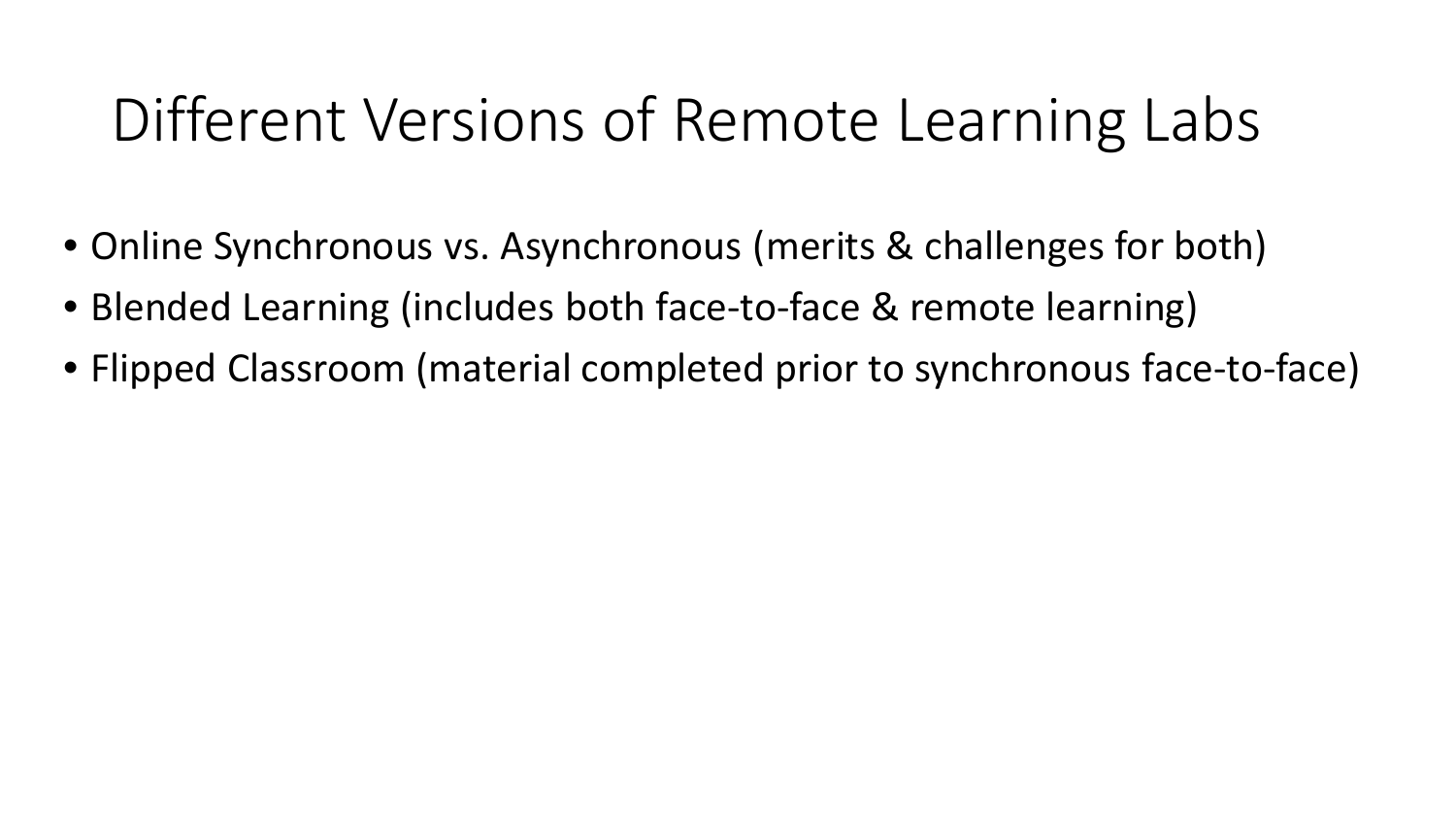### Challenges to Remote Lab Teaching

- Difficulty with engagement & connection remotely
- Discussion and problem solving in person & online
- Downloading materials & submission of assignments
- Remote & in-person viewing lectures, discussions, & lab demonstrations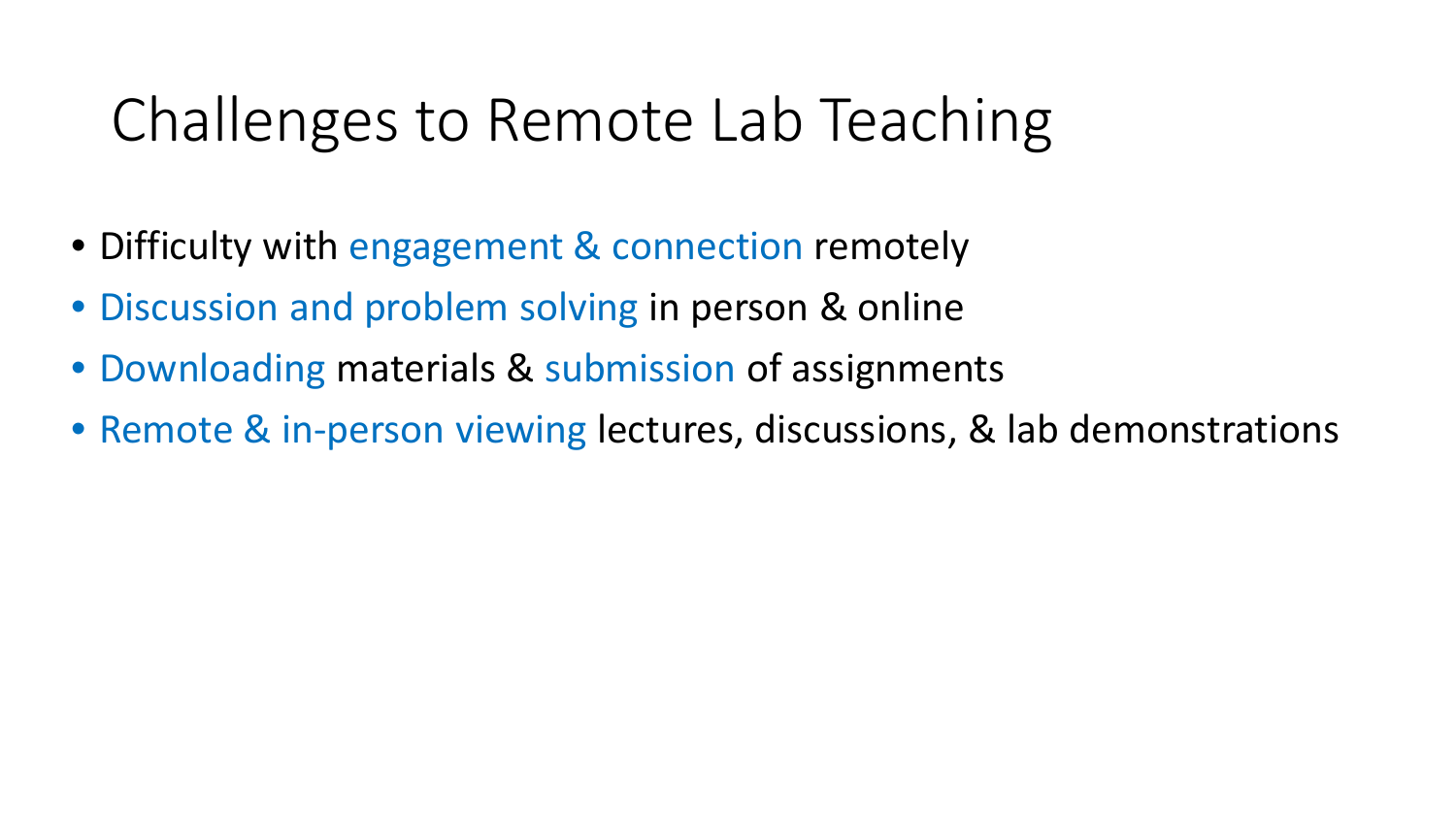### Teaching Goals for Labs

- Promote active learning: students are more engaged & learn to think critically
- Students learn to accept struggling to find the answers
- Science labs are designed to follow the scientific process
	- Remote or blended science labs can retain scientific process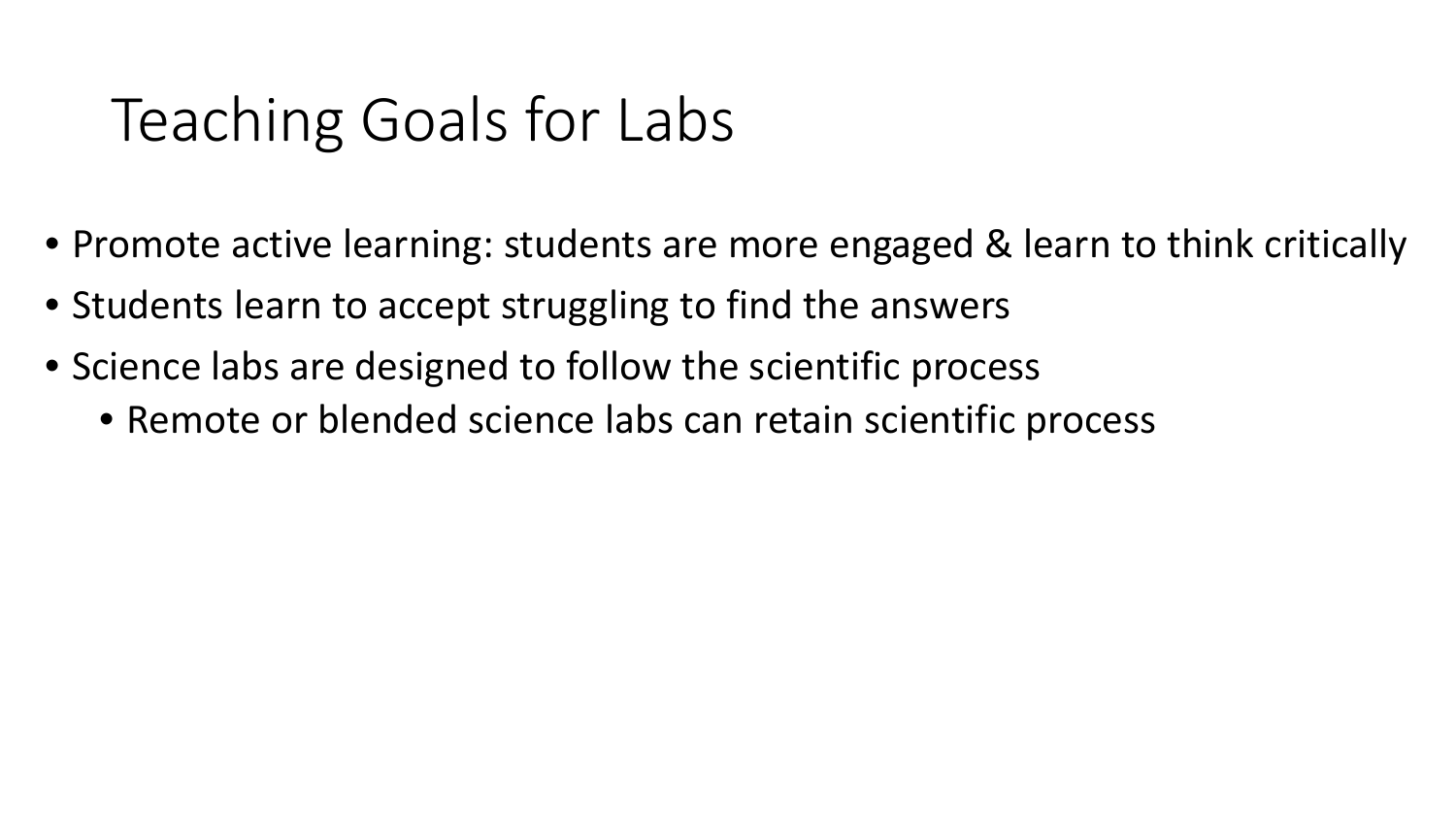## Scientific Inquiry Pentagram



Warner and Myers: *Figure 1. Tasks of Inquiry Credits: Carin, Bass, & Contant, 2005, p. 21*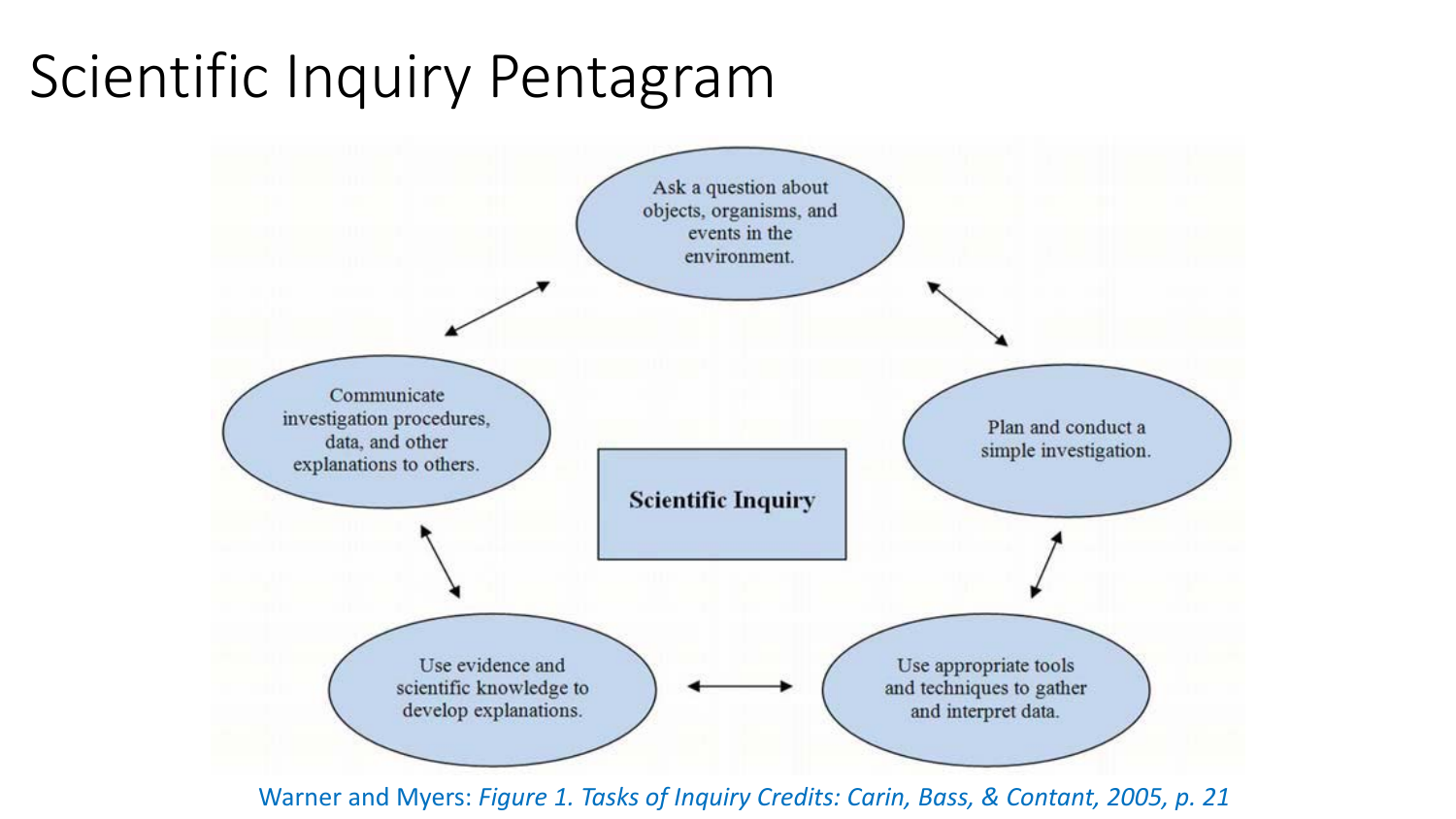## Teaching STEM Labs Remotely

- Students can remotely complete all components of scientific inquiry process
	- Asking questions
	- Planning and conducting research:
		- Students collect data in the lab
		- Through online simulations
		- Watching lab video (provide data)
	- Gather the and interpret data
		- See above for data collection
	- Develop Explanations
	- Communicate Findings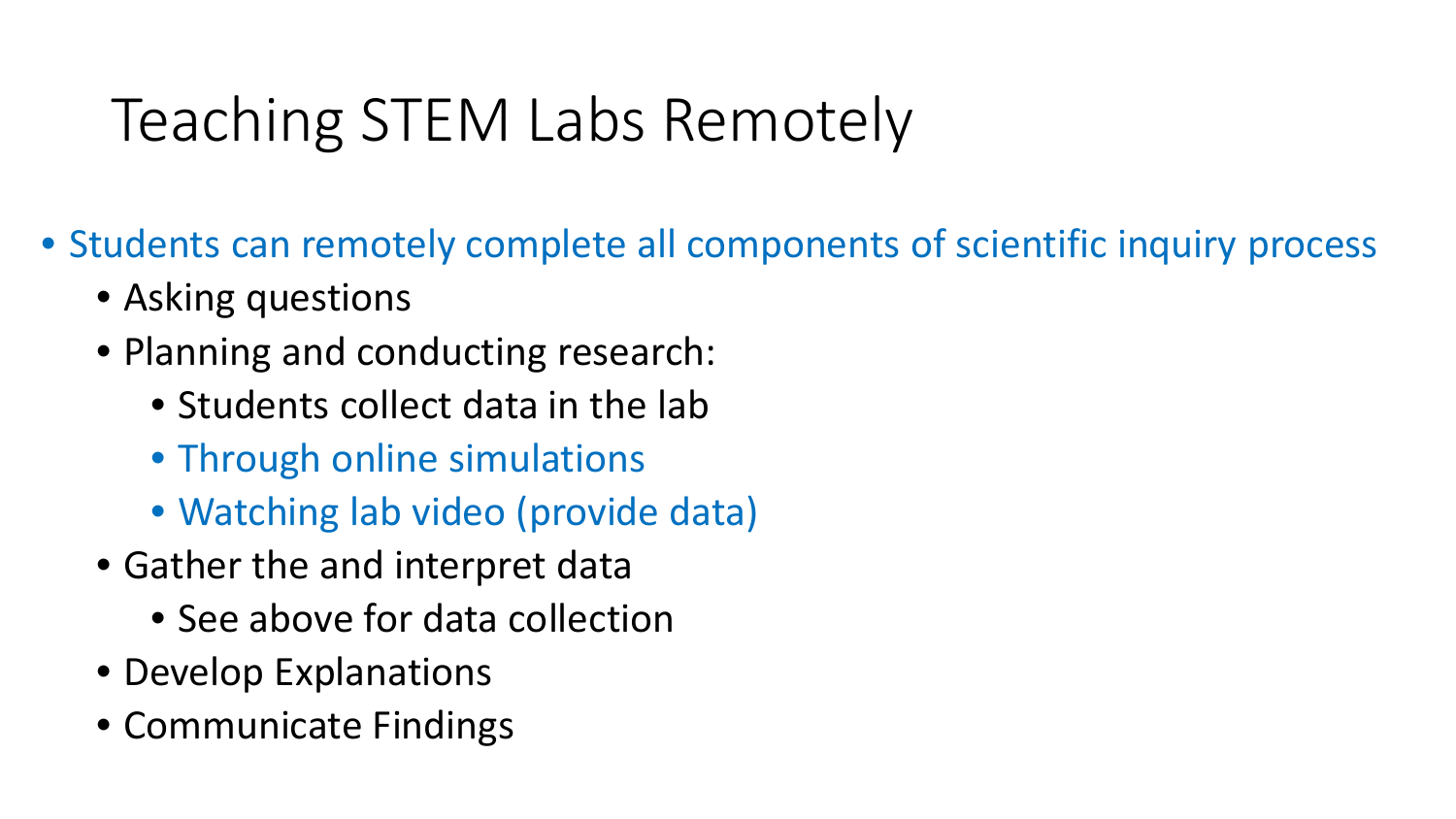## Resource for discussions, problem solving, etc.

- Collaborative Learning Techniques: A Handbook for College Faculty
	- For every activity, there are explanations for *face to face & online learning*

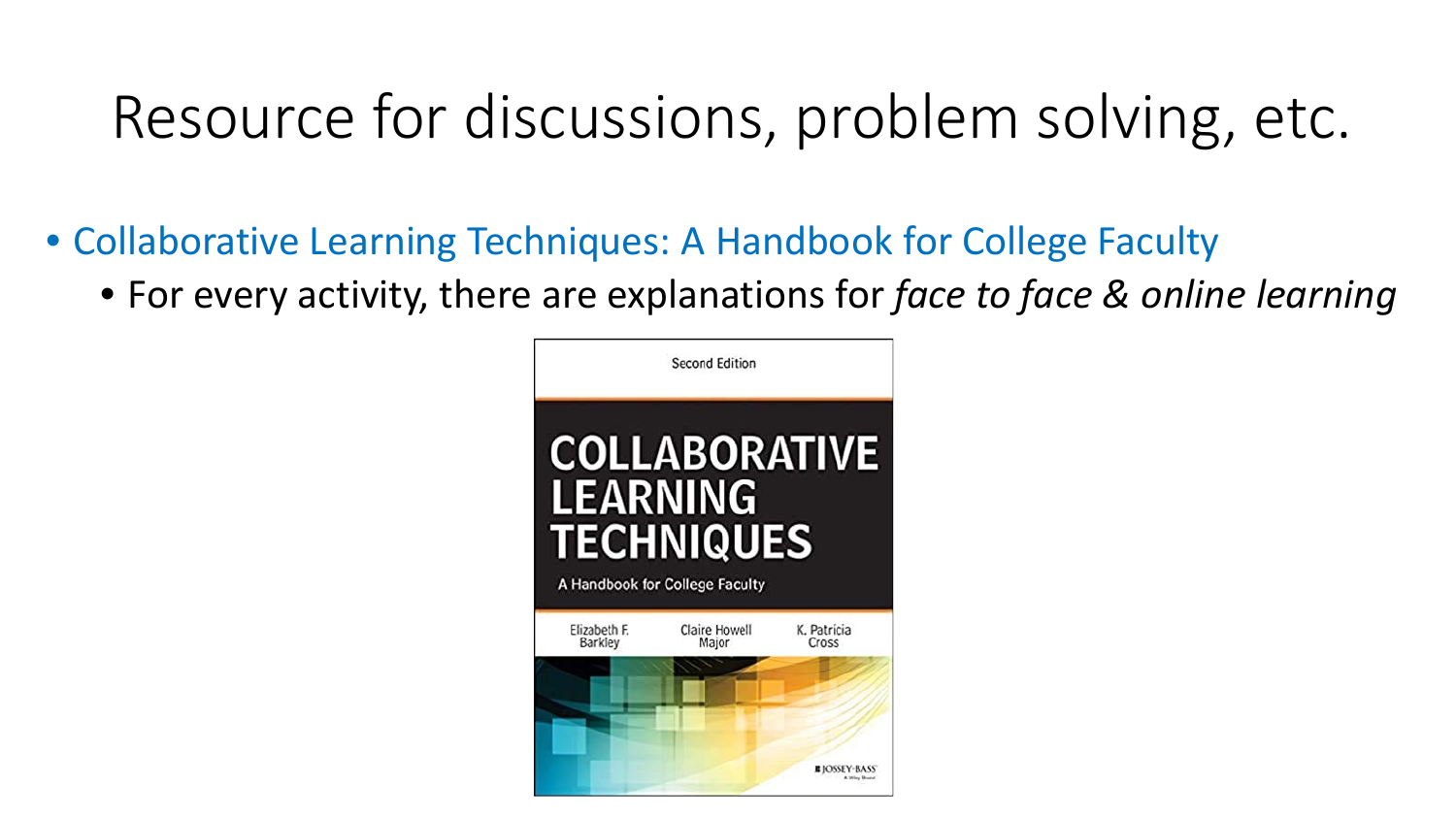

#### Problem Solving, etc. Techniques for Discussion:

*Buzz Groups:* Students discuss questions in small groups, which helps prepare them for large class discussions.

*Examples include classes ranging from sociology to chemistry*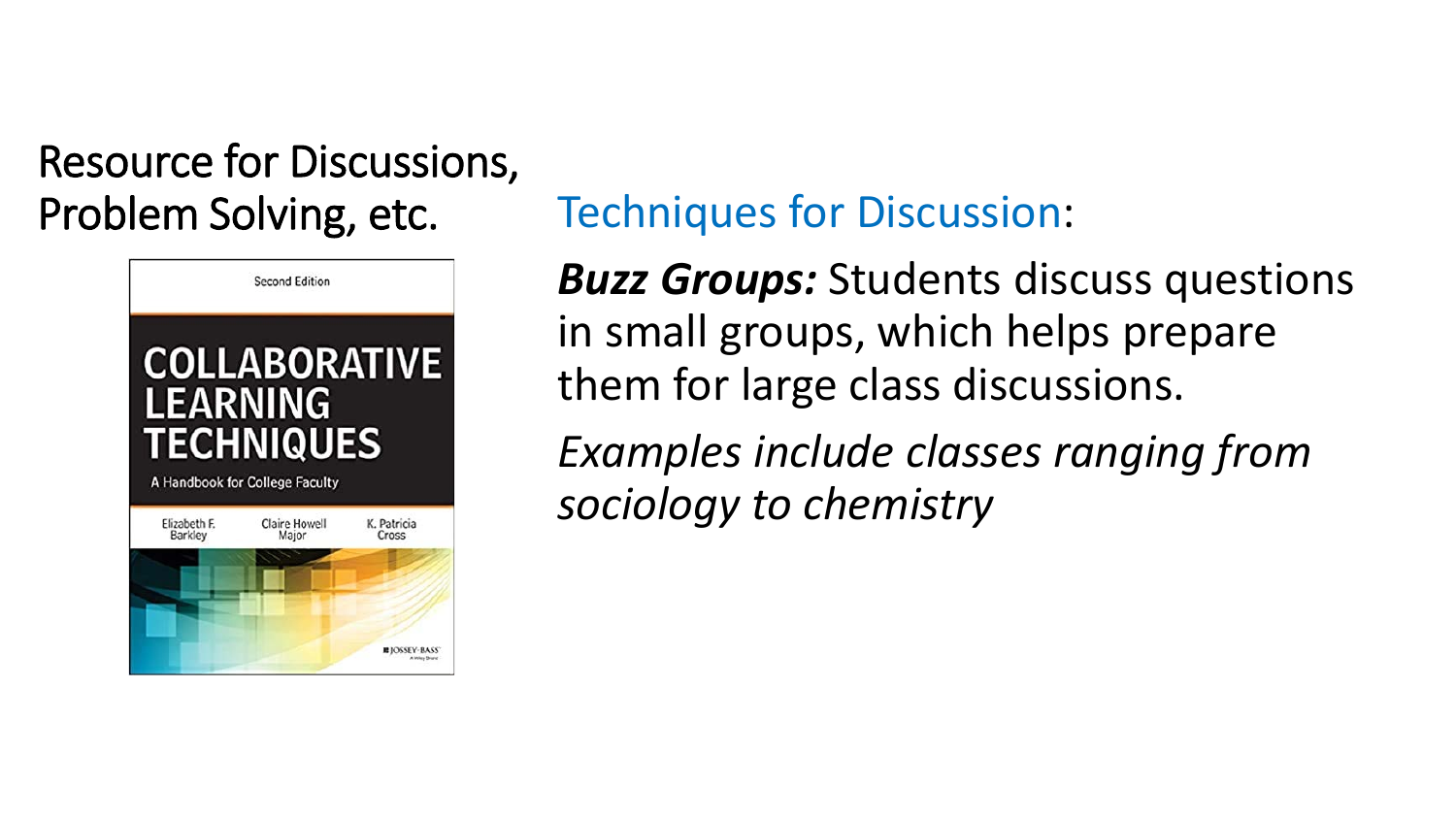

#### Problem Solving, etc. Techniques for Problem Solving:

*Case Study:* Reviewing real-world scenarios and solutions, which present theoretical situations in a relevant way for students to work on problems.

*Examples include classes ranging from from international relations to teaching (they are also used in STEM courses)*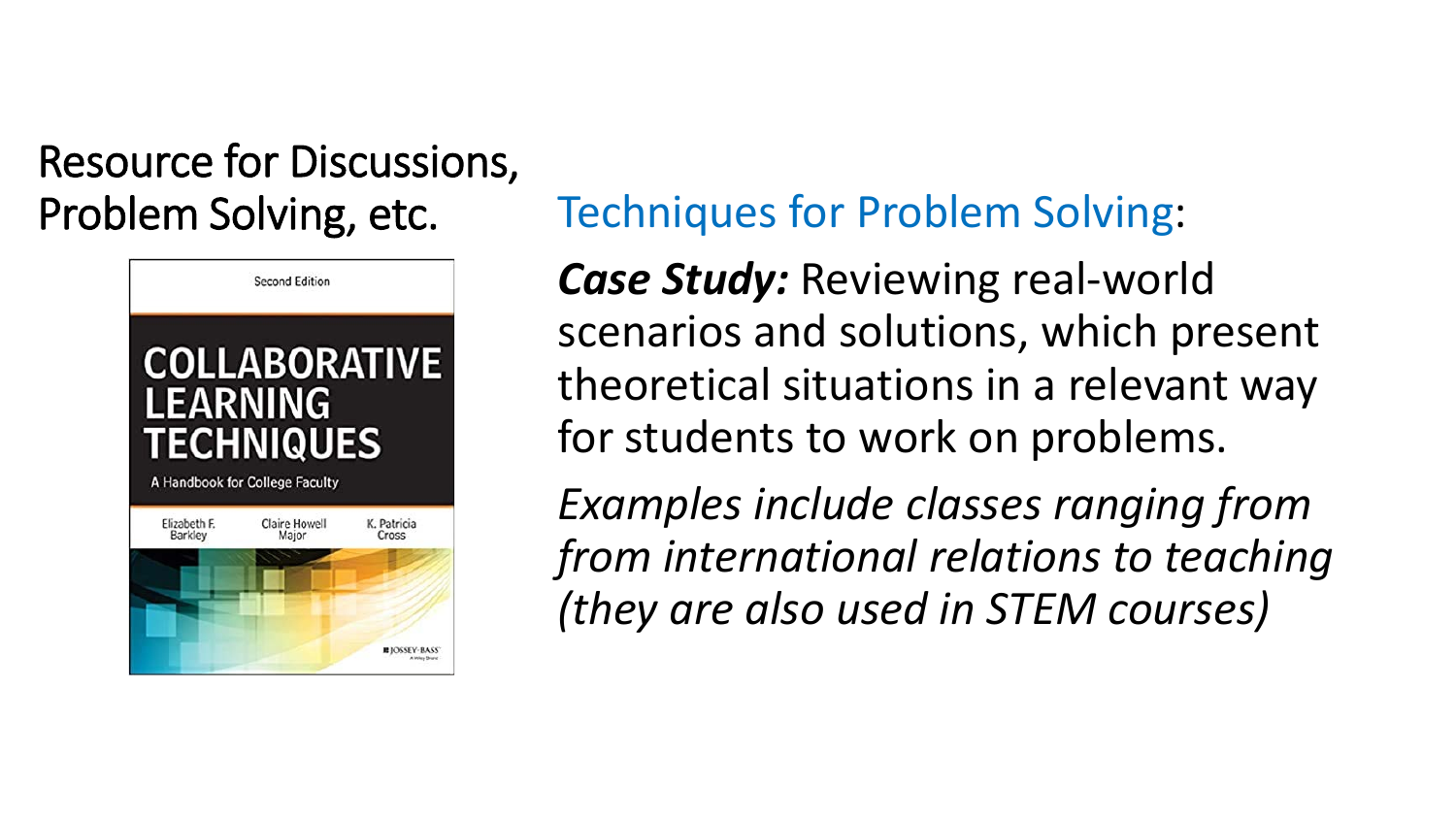

#### Problem Solving, etc. Techniques for Problem Solving:

*Structured Problem Solving:* problems are divided into discrete steps, to help students learn to systematically identify, analyze, and solve problems.

*Examples include classes ranging from music history and literature to chemistry.*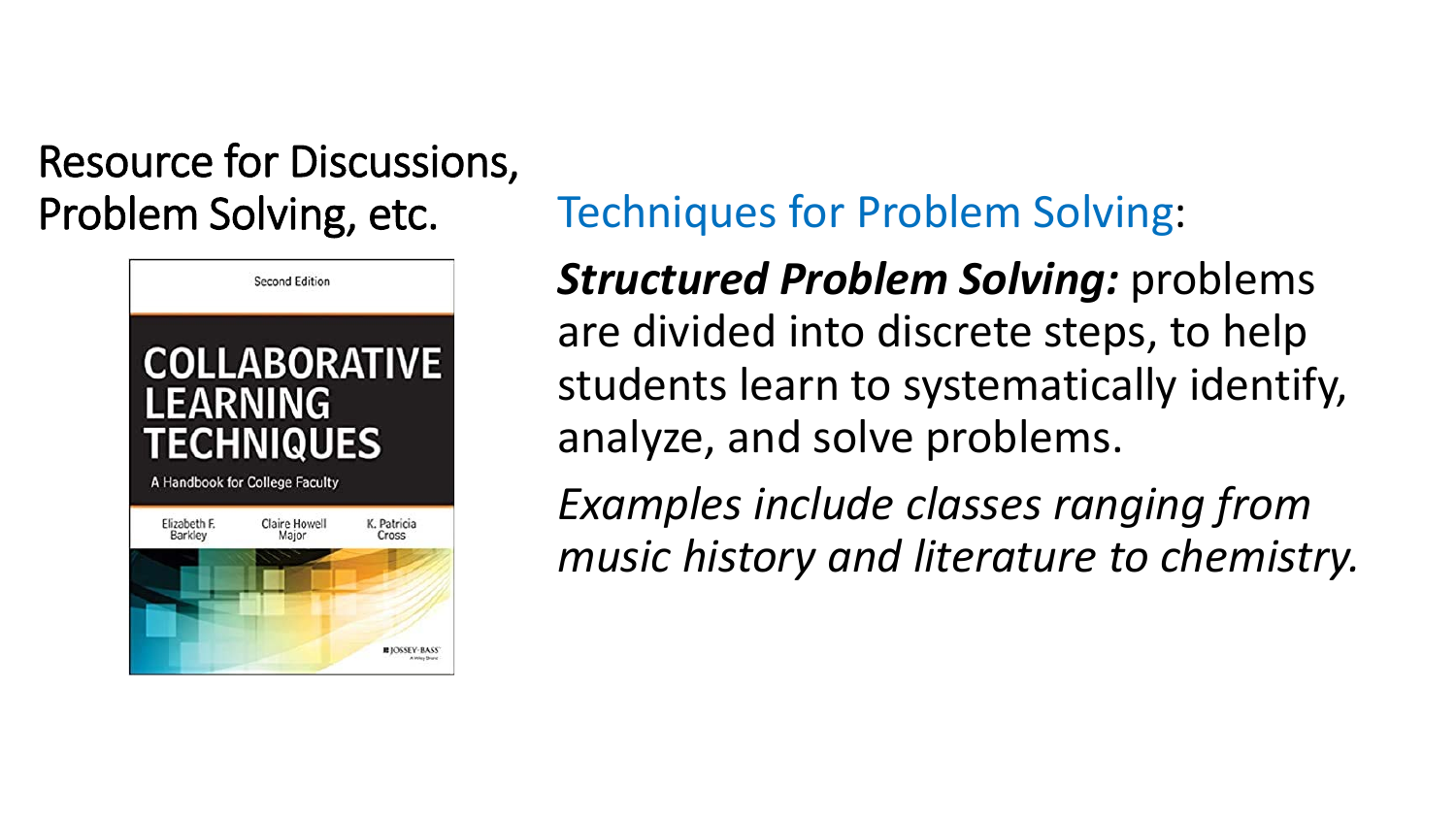

#### Problem Solving, etc. Techniques for Problem Solving:

*Group Investigation:* Students plan and conduct research, & then report findings, which helps them learn how to do research and gain subject knowledge

*Examples include classes ranging from Biology to Music of Multicultural America*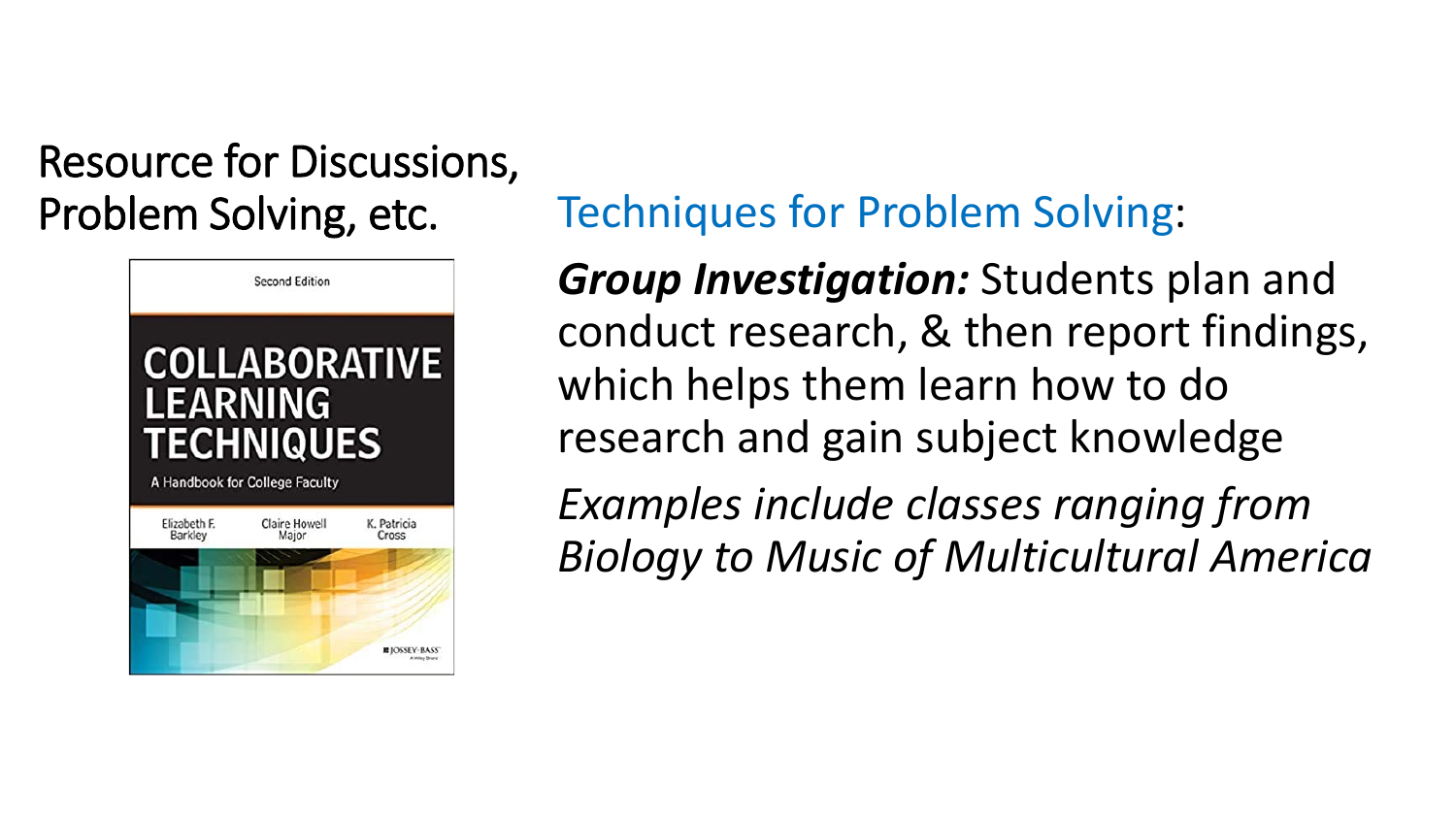## Resources for Remote Lab Teaching: Case Studies

- *National Center for Case Study Teaching in Science* (STEM courses)
- <https://sciencecases.lib.buffalo.edu/>
	- *Example Biology:* **A Curious Mission: An Analysis of Martian Molecules**
	- *Example Chemistry:* **A Calculated Bang** (apply stoichiometry to combustion rxns)
	- *Example Physics:* **Applying Newton's Third Law of Motion in the Gravitron Ride**
	- *Example Mathematics:* **Markov vs. Markov** (Markov chain probability model)
	- *Example Psychology:* **Mini Cases in Psychoactive Drugs & their Effects on the Brain**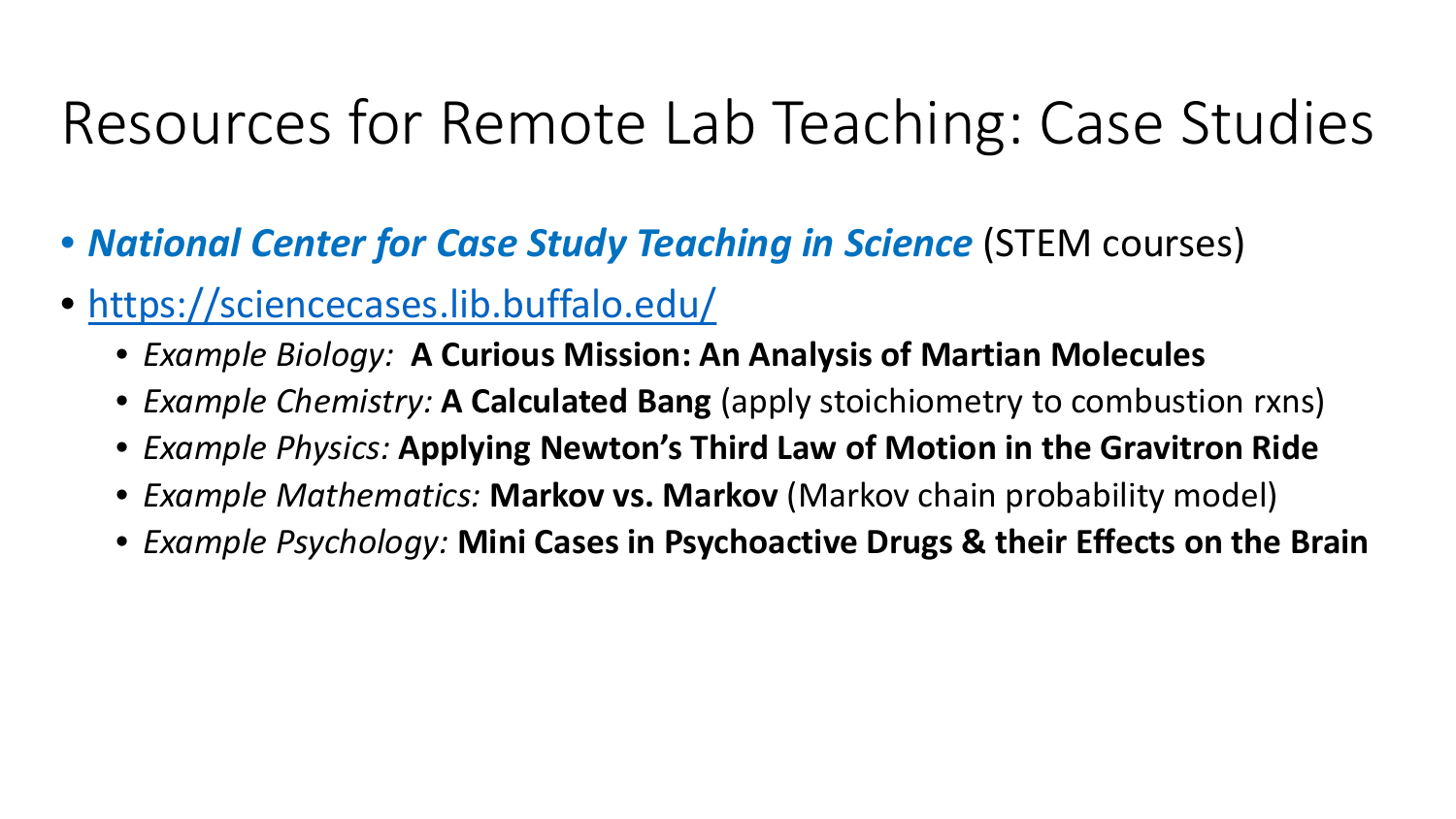## STEM Remote Lab Teaching Resources

- The Journal of Virtualized Experiments (JOVE):
	- biology, chemistry, nursing, mechanical engineering, physiology, physics, psychology
	- Video content of experiments & instruction for remote teaching
	- <https://www.jove.com/facultyresources>
- Merlot Virtual Labs:
	- biology, chemistry, physics, earth/environmental science, engineering, mathematics
	- Interactive lab activities for students
	- <https://virtuallabs.merlot.org/index.html>
- Vlabs (Virtual Labs):
	- Engineering (chemical, mechanical, electrical & biomedical), chemical, physical & computer sciences
	- Interactive lab activities for students
	- <http://www.vlab.co.in/>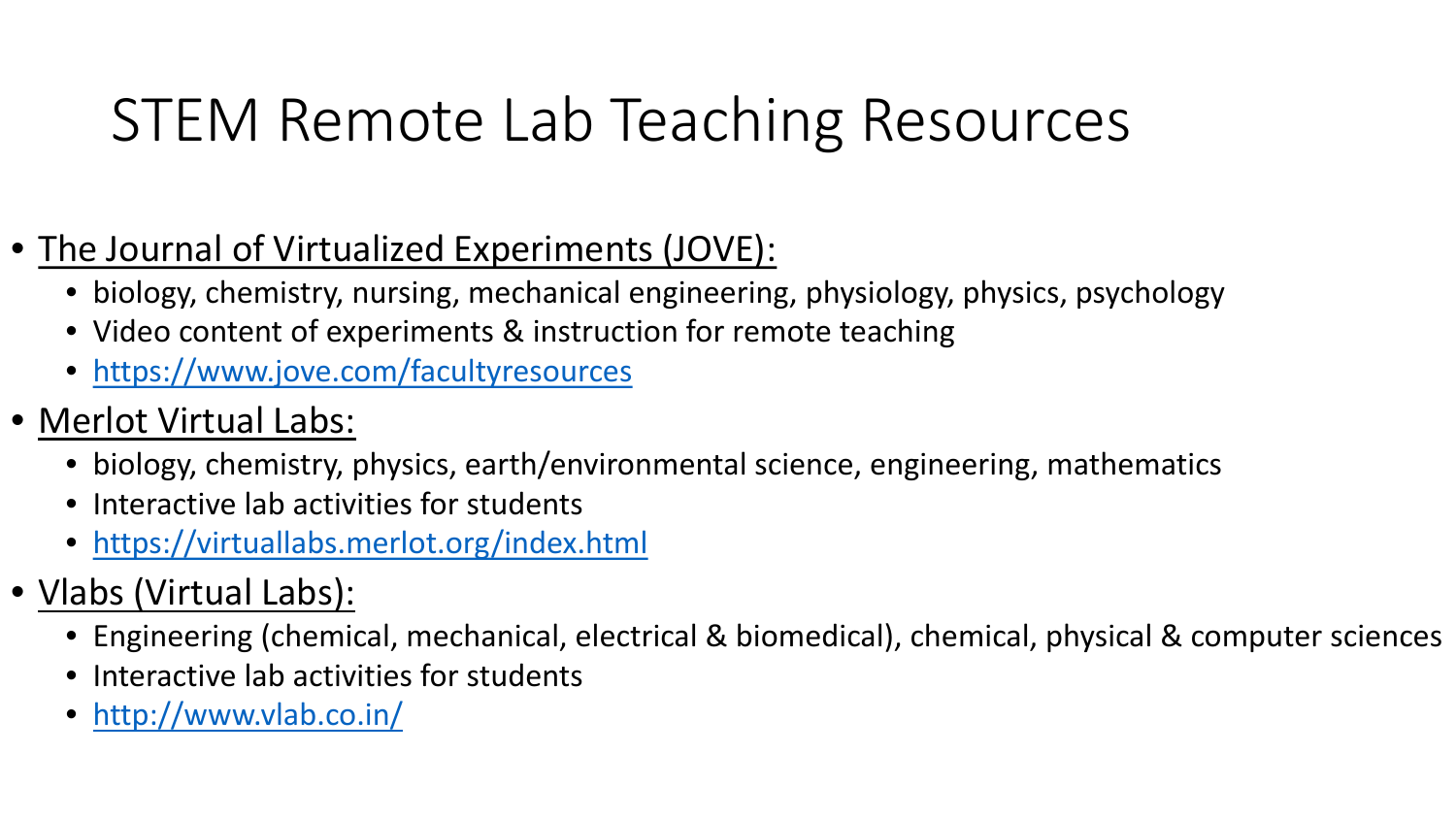### JOVE: *Biology Example*

• **An Introduction to** *Saccharomyces cerevisiae Saccharomyces cerevisiae* (commonly known as baker's yeast) is a single-celled eukaryote that is frequently used in scientific research. S. cerevisiae is an attractive model organism due to the fact that its genome has been sequenced, its genetics are easily manipulated, and it is very easy to maintain in the lab.

#### • **VIDEO**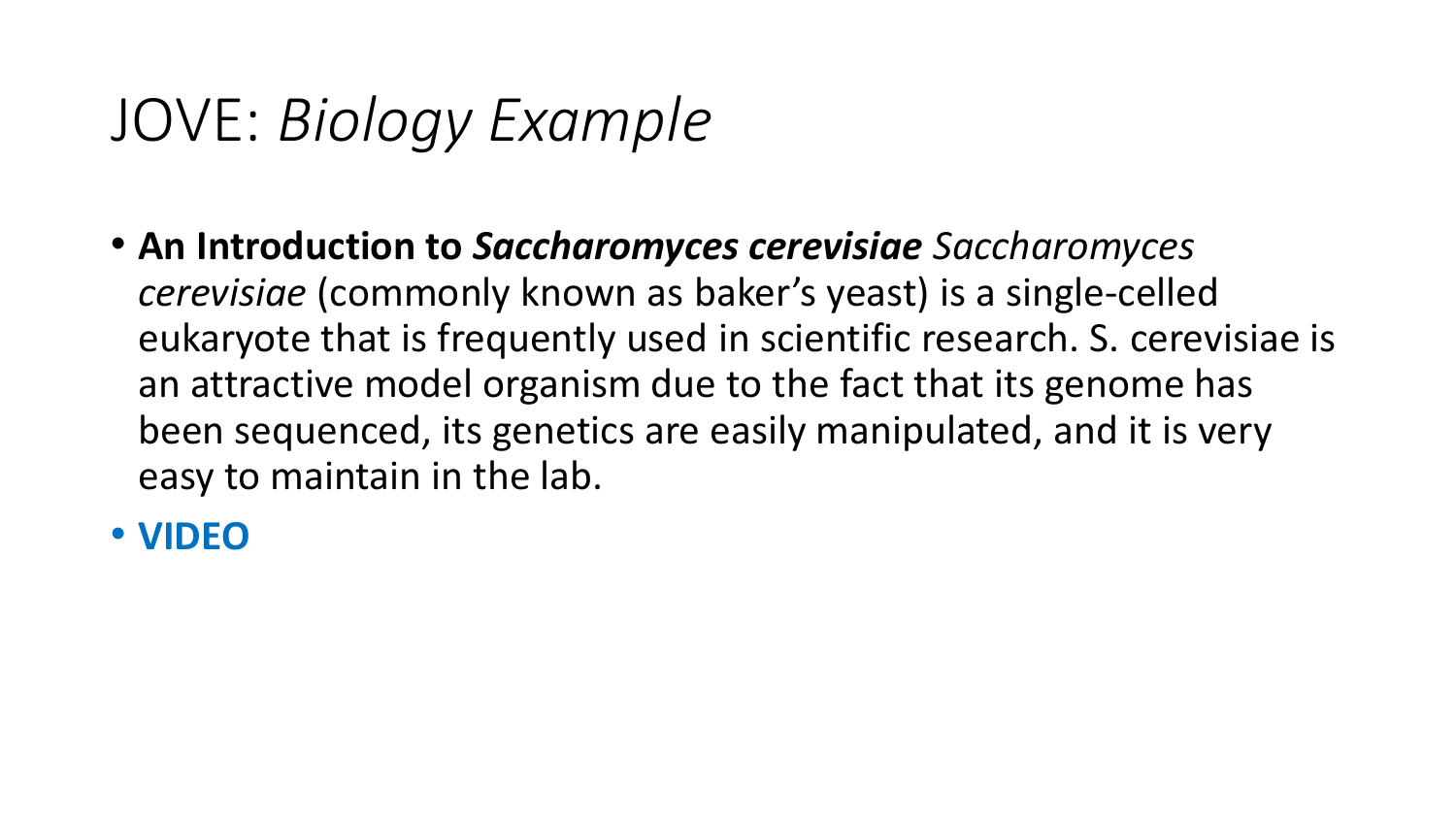### JOVE: *Mechanical Engineering Example*

- This collection introduces a range of concepts that are essential for understanding and designing mechanical systems. Each video examines a specific topic and describes fundamental analytical methods commonly employed to understand physical behaviors.
- Stability of Floating Vessels (video)
- Propulsion and Thrust (video)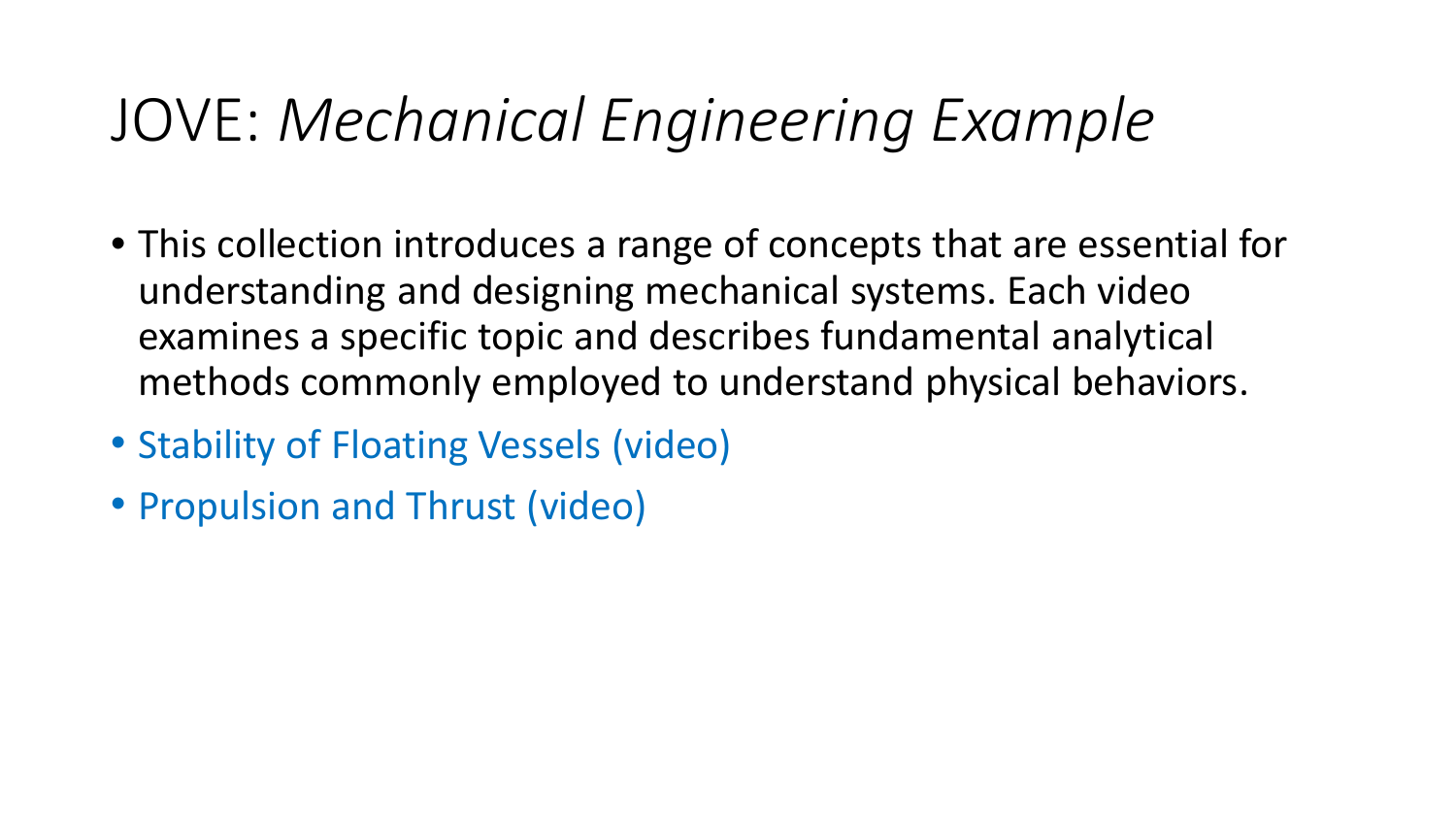# Merlot Virtual Labs: *Chemistry examples*

#### Online Activity Labs: Topics:



*Acid-Base Solutions*

How do strong and weak acids differ? Use lab tools on your computer to find out! Dip the paper or the probe into solution to measure the pH, or put in the electrodes to measure the conductivity. Then see how concentration and strength affect pH. Can a weak acid solution have the same pH as a strong acid solution?

#### **Details and get access to** *Acid-Base Solutions*



*Build a Molecule*

**Check out** *Acid-Base Solutions*

Starting from atoms, see how many molecules you can build. Collect your molecules and see them in 3D!

**Details and get access to** *Build a Molecule*

**Check out** *Build a Molecule*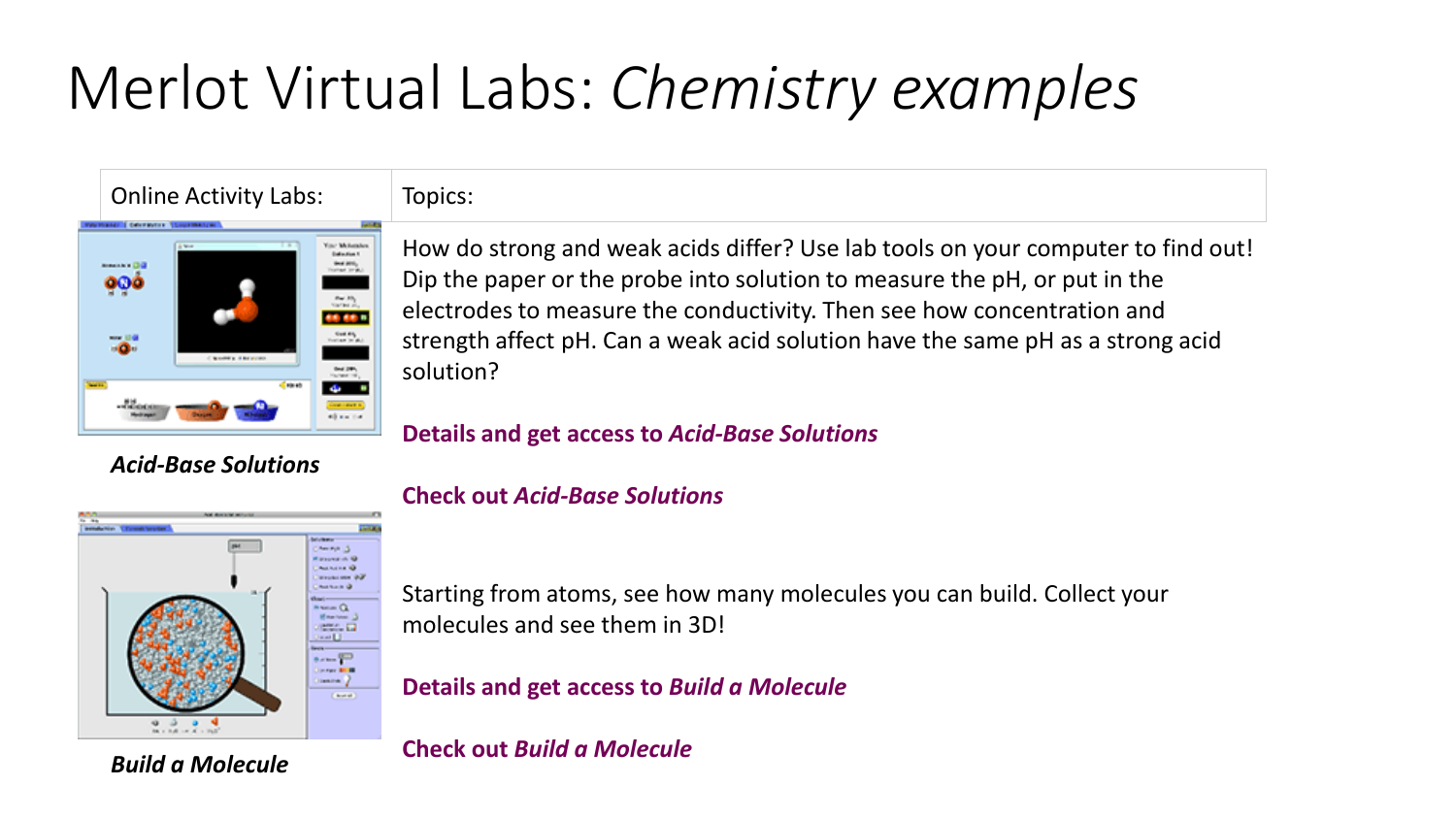# Merlot Virtual Labs: *Physics examples*

Online Activity Labs: Topics:





Watch alpha particles escape from a polonium nucleus, causing radioactive alpha decay. See how random decay times relate to the half life.

#### **Details and get access to** *Alpha Decay*

#### **Check out** *Alpha Decay*

#### *Alpha Decay*



Explore bending of light between two media with different indices of refraction. See how changing from air to water to glass changes the bending angle. Play with prisms of different shapes and make rainbows.

**Details and get access to** *Bending Light*

**Check out** *Bending Light*

*Bending Light*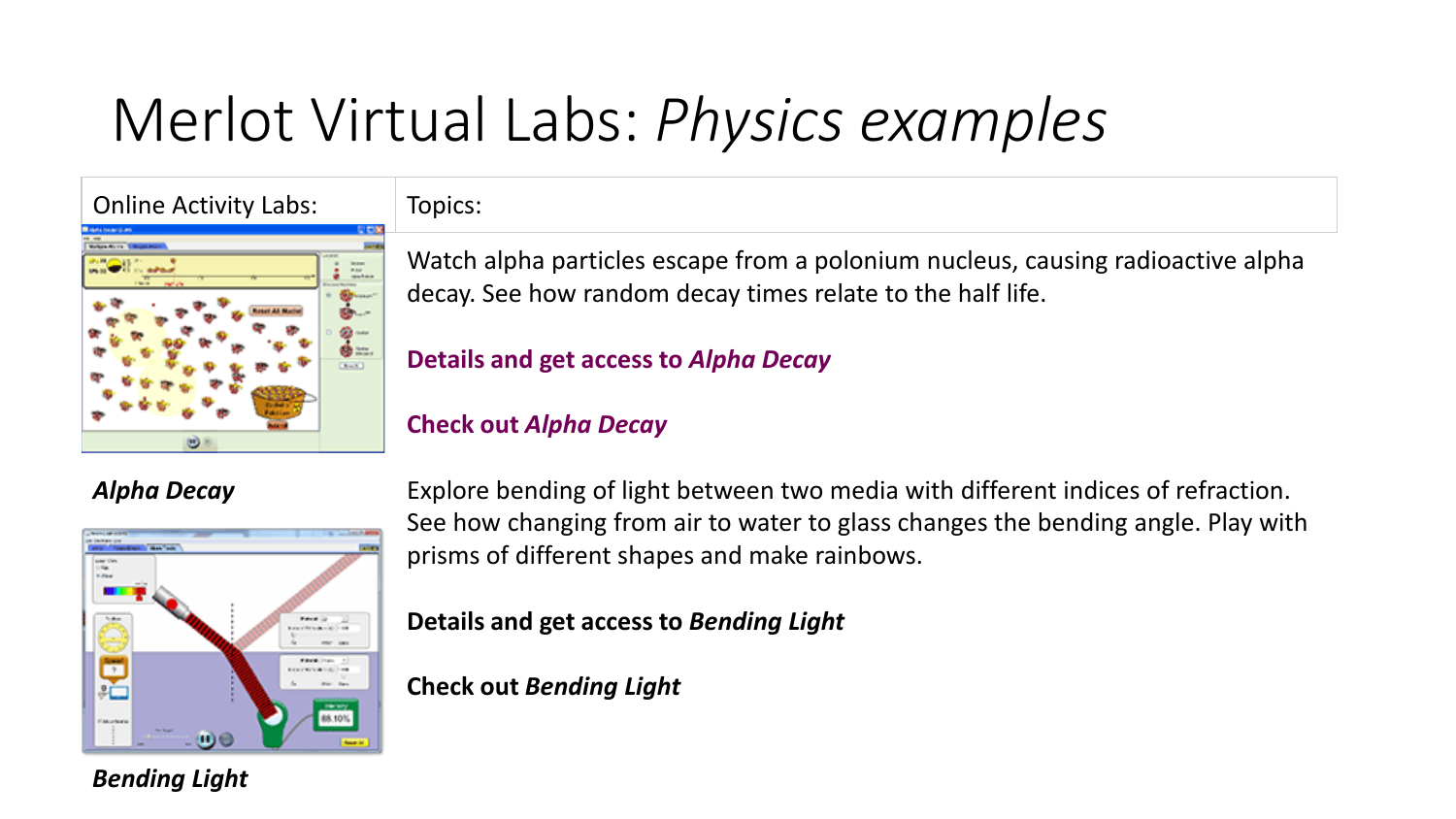### Vlabs: *Computer Science Examples*

#### **Problem Solving Lab:**

Welcome to the Problem Solving Virtual Lab developed at IIIT Hyderabad. The interactive experiments in this lab will give the students an opportunity for learning and better understanding of using computer programming as a tool to solve basic to advanced problems.

#### **Data Structures – 1:**

Welcome to the Data Structures Lab - I developed at IIIT Hyderabad. Data<br>Structures (also called Data Structures and Algorithms in some places) is a core course in all computer science undergraduate curricula. The course is the basis for understanding several data structures and also algorithms that operate on them. The course forms the foundation for almost all computer science subjects.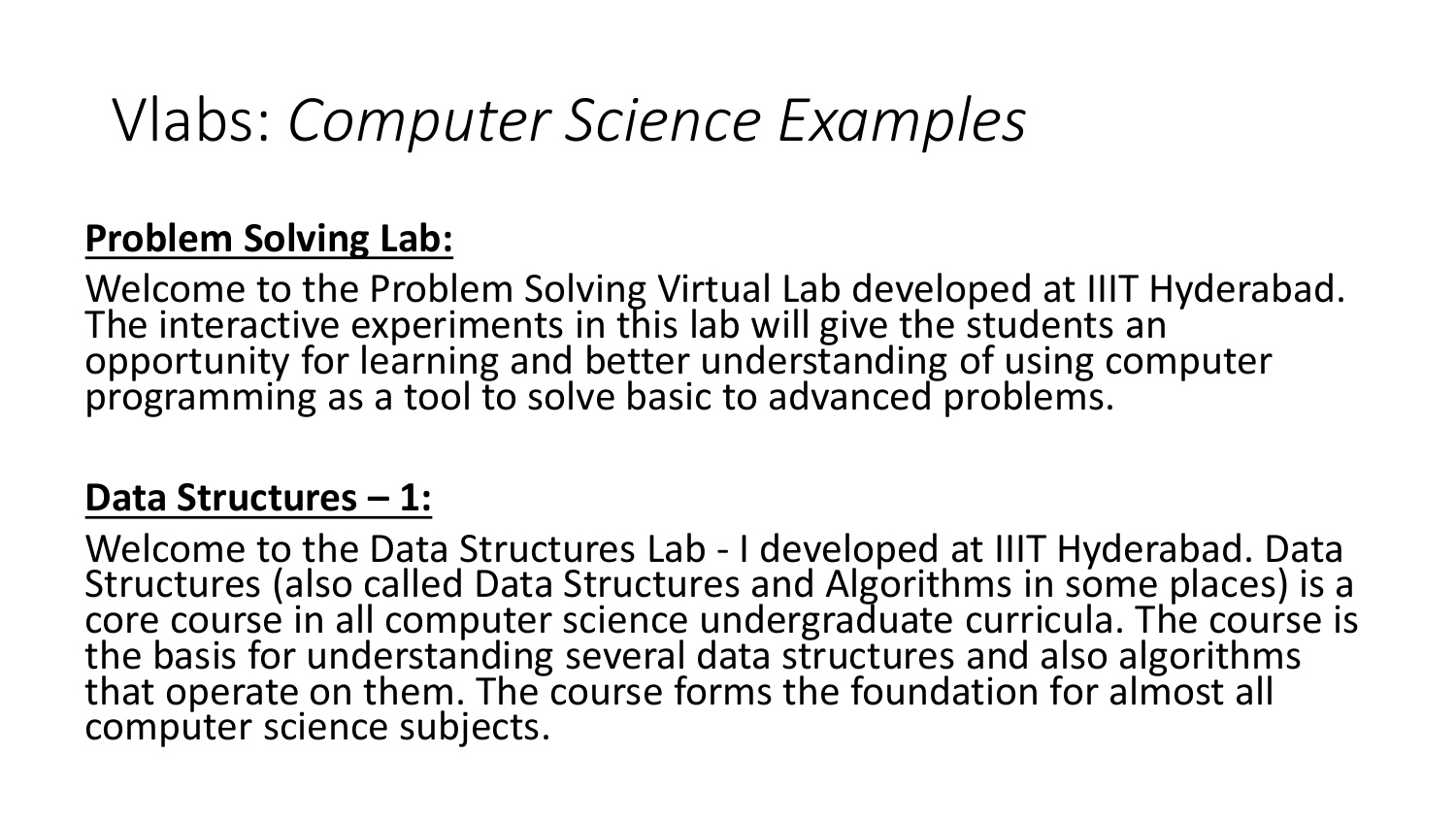# Teaching & Learning Resource Hub (UNH)

- <https://mycourses.unh.edu/courses/69598>
- Teaching Online Labs
	- Links to remote lab resources
	- *For example:* **PhET** (free STEM simulations: physics, chemistry, math earth science biology)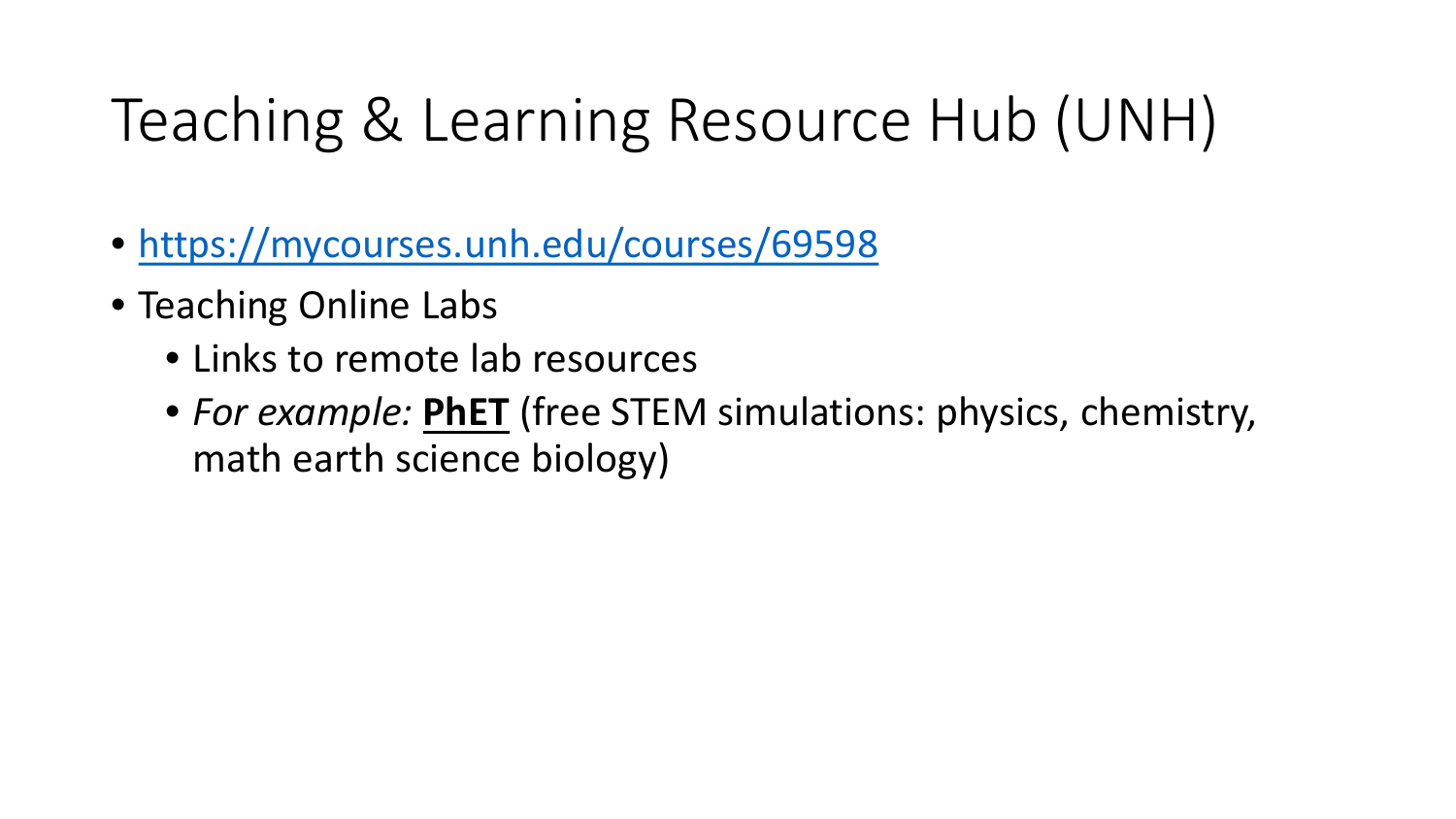## PhET: *Earth Sciences Example*

#### **The Greenhouse Effect**

• This short lesson concerns the atmosphere and the greenhouse effect. Covered topics include how to calculate the temperature of the earth with the greenhouse gases and the effect of clouds…

**Level:** high school or introductory undergraduate

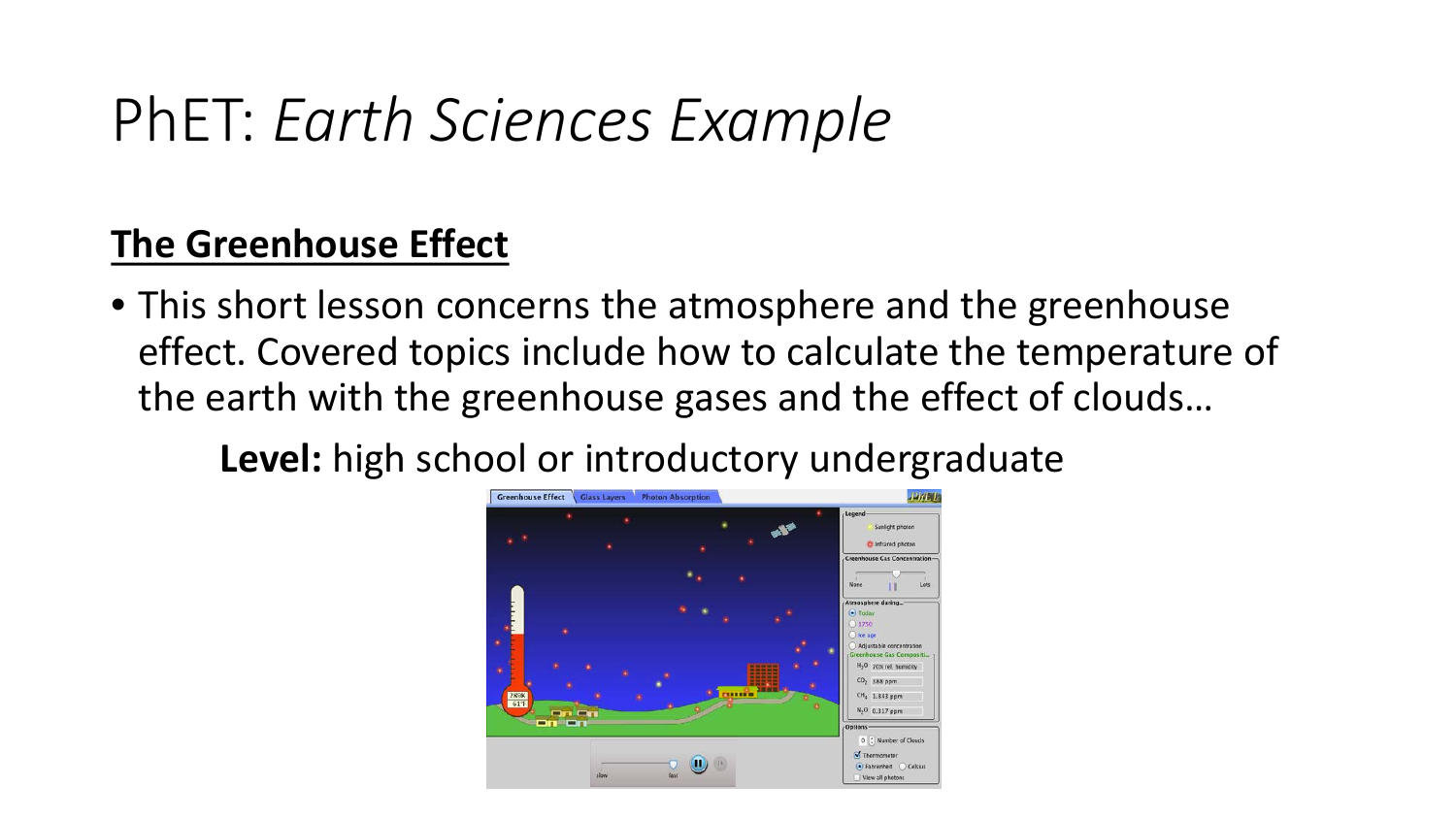### Forum Discussion of Remote Lab Teaching:

• Before we open the forum for open discussion, an example from lab teaching this spring by Jenny Calawa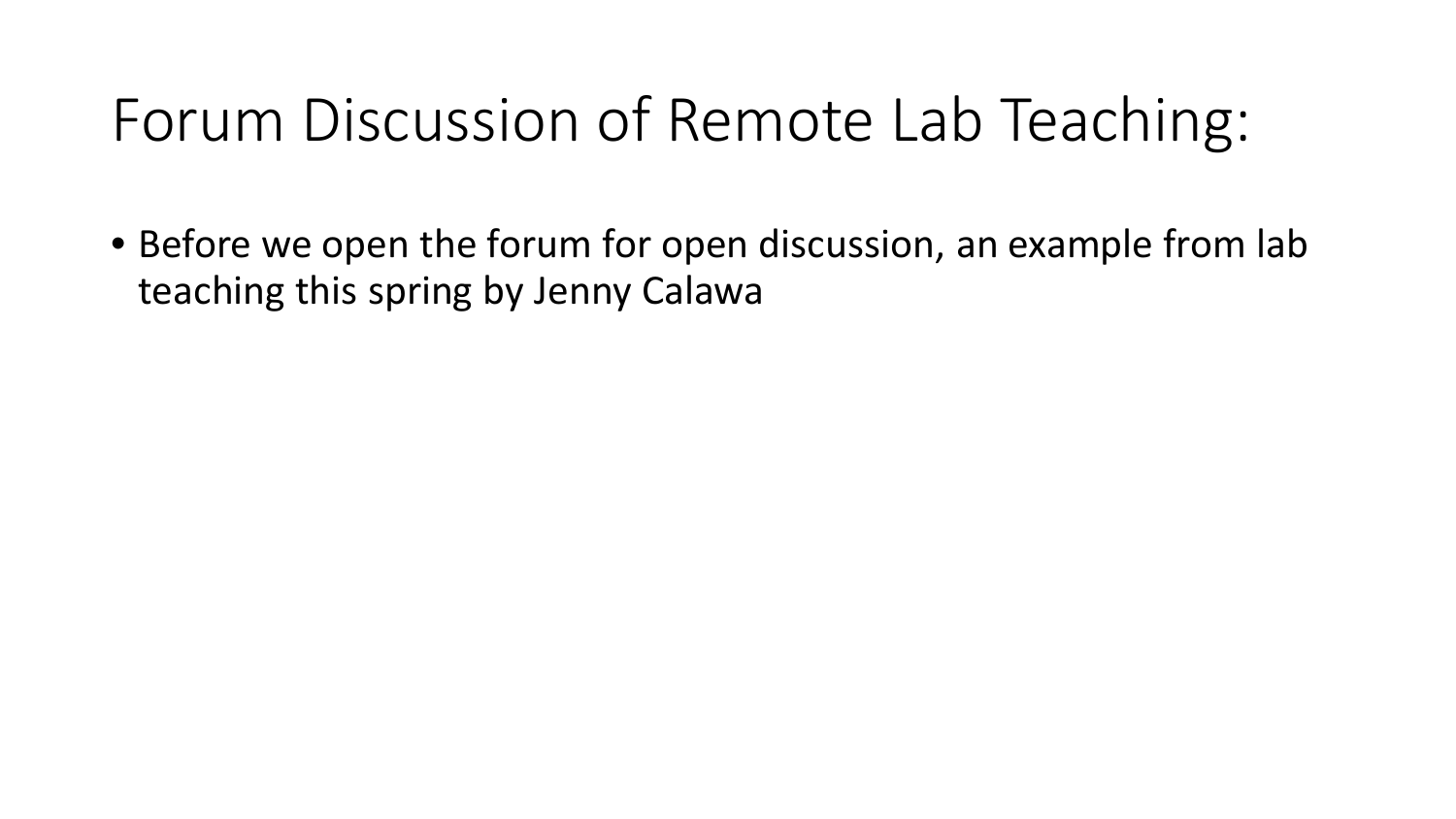#### Forum Discussion Questions

- What worked well and what was less successful in remote lab teaching in your course(s) this spring semester?
- What tools do you plan to use in your lab teaching this fall?
	- What components are in-person and what components are remote?
- What areas do you foresee wanting assistance for fall preparation?